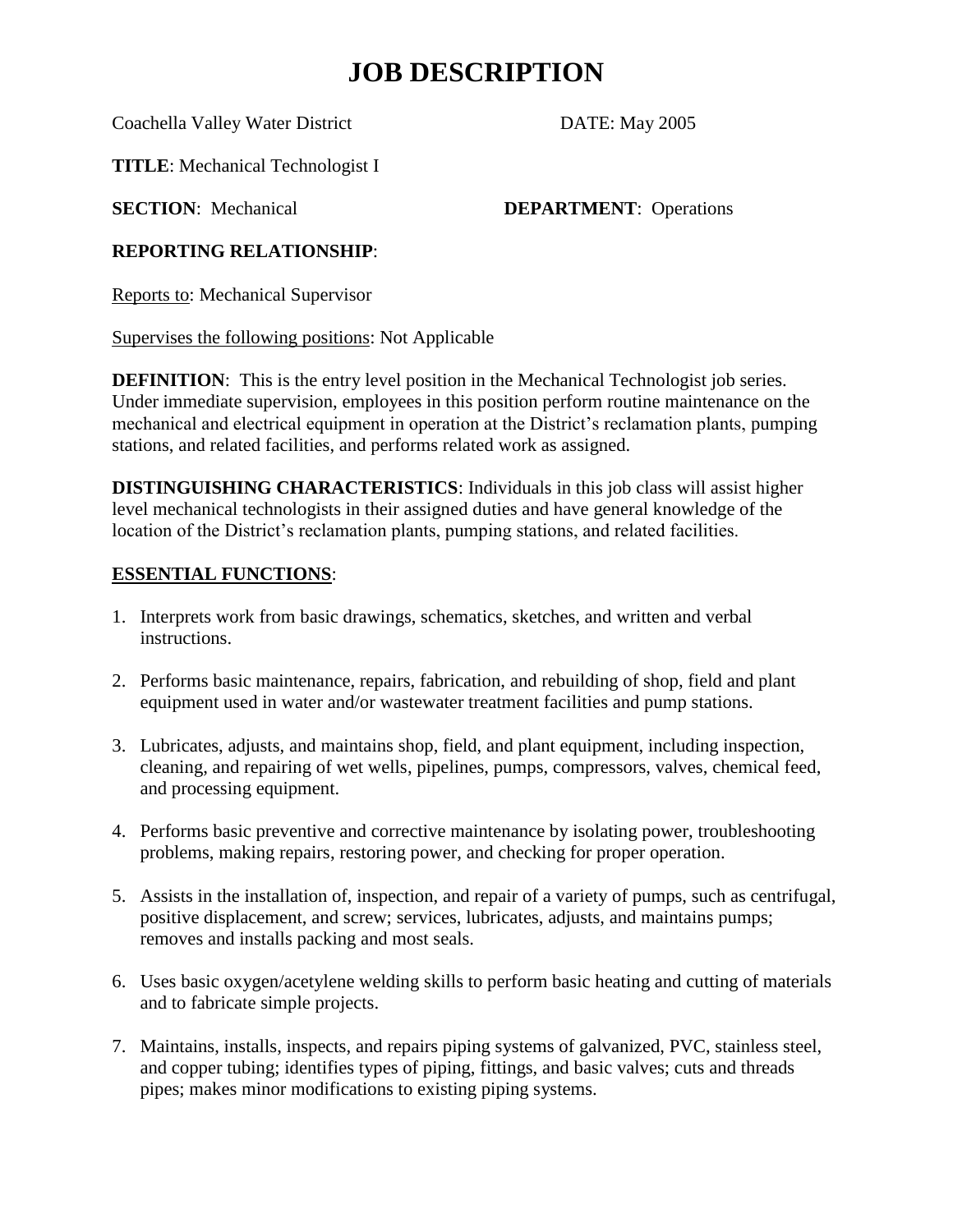# **JOB DESCRIPTION**

#### Mechanical Technologist I – Page 2

#### **ESSENTIAL FUNCTIONS (Cont.)**

- 8. Performs basic routine maintenance and repair tasks on engines, such as changing oil, belts, and spark plugs; replaces filters; obtains oil and fuel samples; and takes hydrometer readings of coolant and battery fluids.
- 9. Performs regularly scheduled maintenance, inspection, and repair tasks on comminuting and grinding devices; replaces and adjusts cutters and combs; cleans bar screens; lubricates devices; and assists others in the more complex repairs.
- 10. Performs basic maintenance, inspection, and repair tasks on mechanical and electrical drive components.
- 11. Maintains, inspects, and repairs a variety of hydraulic, pneumatic and electrical process control equipment.
- 12. Follows safe and proper use of various hand and power tools and test instruments.
- 13. Follows proper safety practices, precautions, and procedures, such as confined space entry, storing, handling, and transporting gases, using correct lockout and tagout procedures; and assists in rigging as required for the movement or placement of heavy machinery and equipment.
- 14. Completes minimal work process documentation.

### **MINIMUM QUALIFICATIONS**:

License or Certificates: Valid California Operators license issued by the State Department of Motor Vehicles. Department of Motor Vehicles driving record may influence employment or classification.

#### **AND**

Within 24 months of position appointment, must obtain a Mechanical Technologist Grade I certification from the California Water Environment Association.

Special Requirement: Must be able to tolerate the District's immunization program.

Failure to comply with these requirements may influence employment or classification.

Training and Experience: Possession of a Mechanical Technologist Grade I certification from the California Water Environment Association; or a minimum of one year experience at a maintenance trainee level or in a mechanical and/or electrical maintenance field; No education may be substituted for experience.